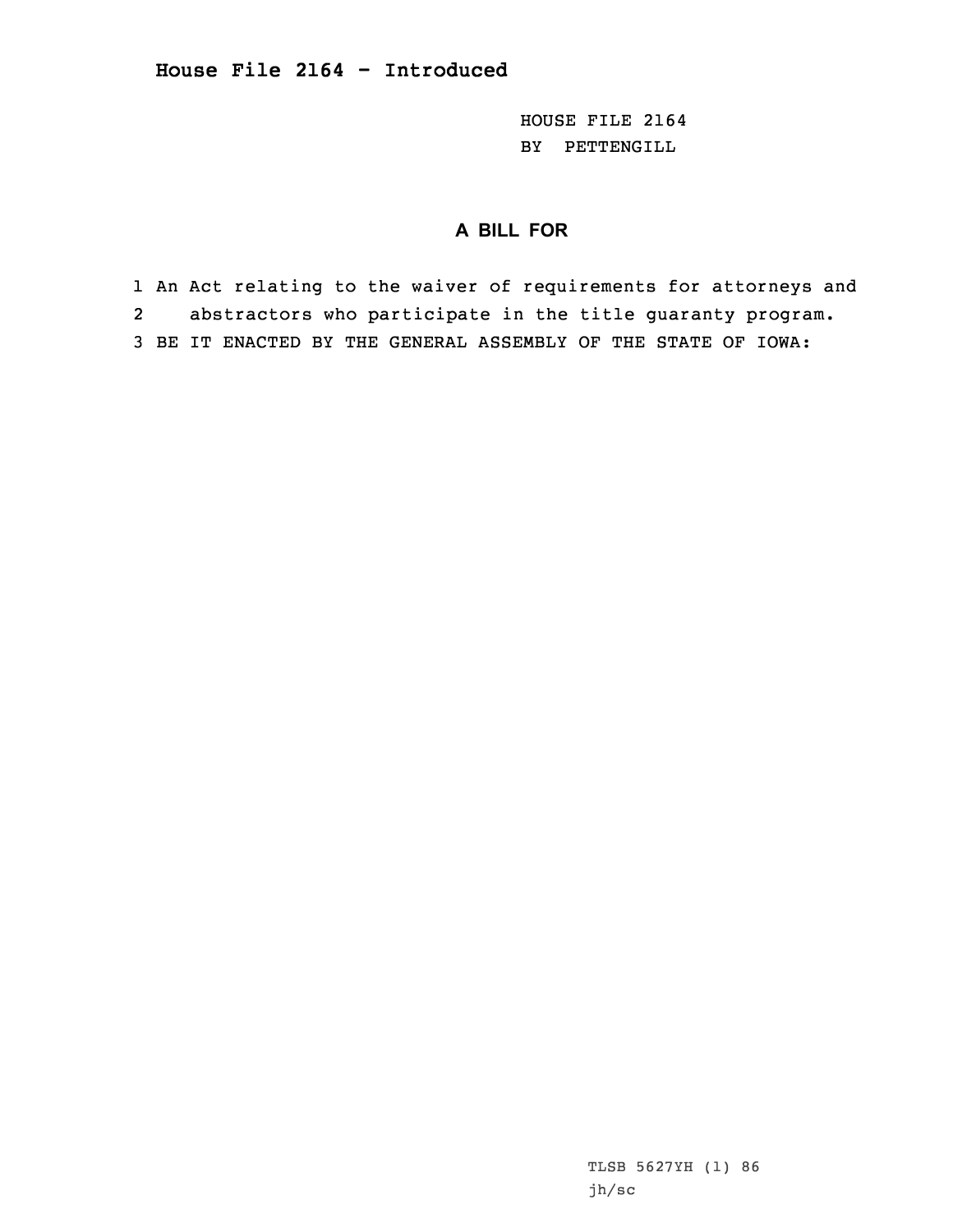1Section 1. Section 16.91, subsection 5, paragraph b, Code 2 2016, is amended to read as follows:

 *b.* The division may waive the requirements of this subsection pursuant to an application of an attorney or abstractor which shows by clear and convincing evidence that the requirements impose <sup>a</sup> an unnecessary or extreme hardship to the attorney or abstractor and that the waiver clearly is in the public interest or is absolutely necessary to ensure availability of title guaranties throughout the state.

## 10 EXPLANATION

11 **The inclusion of this explanation does not constitute agreement with** 12**the explanation's substance by the members of the general assembly.**

13 This bill relates to the waiver of requirements for 14 attorneys and abstractors who participate in the title guaranty 15 program.

 Under current law, an attorney or abstractor who participates in the title guaranty program is required to maintain liability coverage in an amount approved by the Iowa title guaranty division. Additionally, an abstractor who participates in the title guaranty program is required to own or lease, and maintain and use in the preparation of abstracts, an up-to-date abstract title plant including tract indices for real estate for each county in which abstracts are prepared for real property titles guaranteed by the Iowa title guaranty division.

 Current law permits the Iowa title guaranty division to waive these requirements pursuant to an attorney or abstractor's application which shows that the requirements impose <sup>a</sup> hardship to the attorney or abstractor and that the waiver clearly is in the public interest or is absolutely necessary to ensure availability of title guaranties throughout the state.

33 The bill provides that the Iowa title guaranty division may <sup>34</sup> only waive the requirements if an attorney or abstractor's 35 application shows by clear and convincing evidence that the

-1-

LSB 5627YH (1) 86 jh/sc  $1/2$